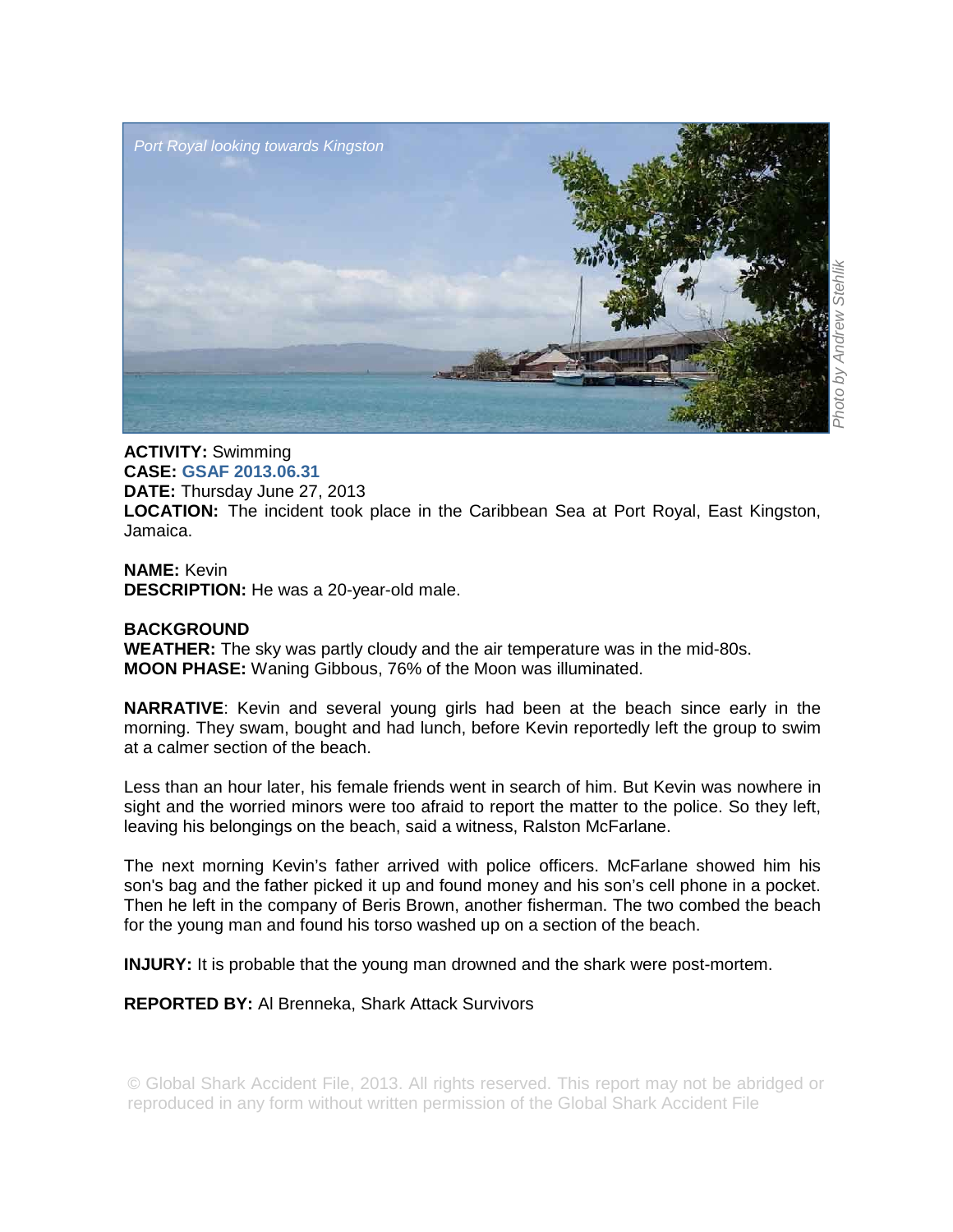## **Mystery shrouds death of youngster in Port Royal**  *Killed by shark or man*

THERE is a raging debate among residents of Port Royal, East Kingston, over how a young man met his demise more than a week ago.

Some of them insist that the youth, said to be aged around 20, drowned off the coast of the community and a shark or sharks bit off the lower section of his body and his head.

Others, including at least one family member, insist that he was murdered.

And amidst all this, fisherfolk in the area want the authorities to erect signs warning of shark attacks in the historic community.

The call was made on Friday, a week after the mysterious death of the male swimmer whose body was found in a section of the community called 'Up Town' beach, headless and severed from its waist down. Up to late Friday afternoon, police could not officially confirm the identity of the man.

"I woulda love for them (authorities) to come and put up back the sign dem fi warn people. We want them fi know seh dem fi beware of the shark dem around here suh," said Ralston McFarlane, a 55-year-old fisherman.

"A sign was there already and it mash up. It use to say 'beware of sharks around here, you are bathing at your own risk'. I come here and see that sign, but nuff of dem weh come from town don't know it. Dem hear when we talk to them, but dem still go swim," he said.

McFarlane had been fishing in Annotto Bay, St Mary and in the Portland area, and had several encounters with sharks before he moved his livelihood to Port Royal 13 years ago. He now operates from a small beach shack, metres from where the dead man, referred to only as 'Kevin', and a group of girls from a popular Kingston school had gone last Thursday to relax.

According to McFarlane, the dead man and the girls had been at the beach since early in the morning. They swam, bought and had lunch, before Kevin left the group to swim at a calmer section of the beach.



*Ralston McFarlane speaks of the size of sharks that swim near a beach in Port Royal* 

Less than an hour later, his female friends went in search of him. But Kevin was nowhere in sight and the worried minors were too afraid to report the matter to the police. So they left, leaving his belongings on the beach, said McFarlane.

The next morning the dead man's father arrived with police officers. McFarlane showed him his son's bag and the father picked it up and left in the company of Beris Brown, another fisherman. The two combed the beach for the young man.

"Him (father) push him hand inna the youth pants pocket and him take out some money. Then him push him hand in the other pocket and found his phone and said 'yes, a my bwoy'," said McFarlane, re-enacting the disheartening moment that the father realised his son was in trouble.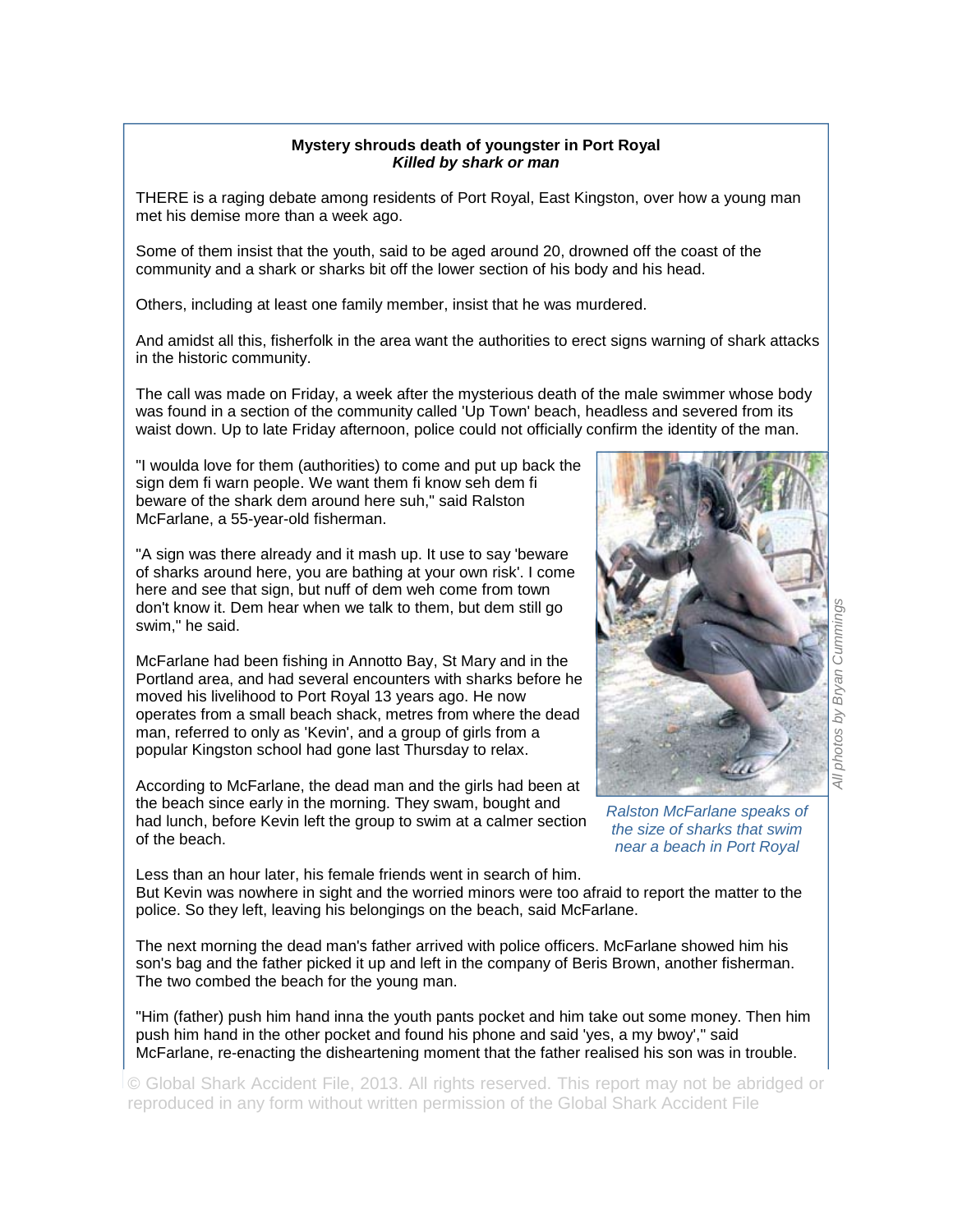"Him take the bag put pon him shoulder and start walk go up the beach," McFarlane said, adding that it wasn't long before the grieving father and Brown stumbled upon his son's decomposing torso washed up on a section of the beach.

"When them reach him out there suh is that time them see the half-a-body a float. Is the father who come find it, and him hold the hand and draw him out of the water," said McFarlane.

Brown said that the father was beside himself with grief when he found the corpse.

"Him kneel down over him (body) and said: 'Dem kill me one bwoy, dem kill him. Look how far you come dead." Brown's eyes captured the father's grief as he spoke of the grim find. The Jamaica Observer was unable to make contact with the young man's father over the weekend.

For the past week, the young man's death has been a topic of heated discussion among residents in Port Royal. Like McFarlane, some persons believe he was indeed killed by sharks. Others, however, believe he may have been murdered.

When the Sunday Observer visited the Port Royal Police Station, an officer at the front desk declined to speak in details regarding the incident.

"All I can tell you is that two autopsies were done on the body and none of the results have come back to us as yet. We are still investigating," he said.

McFarlane, however, needs no autopsy confirmation. "Is drown him drown and then the shark them come eat him. It all look like is two shark eat him too," said the fisherman, adding that the sea floor at 'Up town' beach dips suddenly and, is very deep in places.

"When him father find him me go over there and me show him the shark bite dem print out inna him back. When the body just come out of the water you coulda see the impression of the teeth pon the black skin," he reasoned.



*Fisherman Beris Brown looks at a downed concrete sign which was once erected at a beach in Port Royal, Kingston to warn swimmers about the danger of sharks in the area.* 



*Ralston McFarlane gesticulates as he speaks of wounds on the torso of a headless body found in Port Royal, Kingston, last Friday* 

"I take a stick and show him father the flesh, how the shark teeth parted away the flesh and it gone down into the neck hole, the housing of the neck. You could see the roundness of the shark